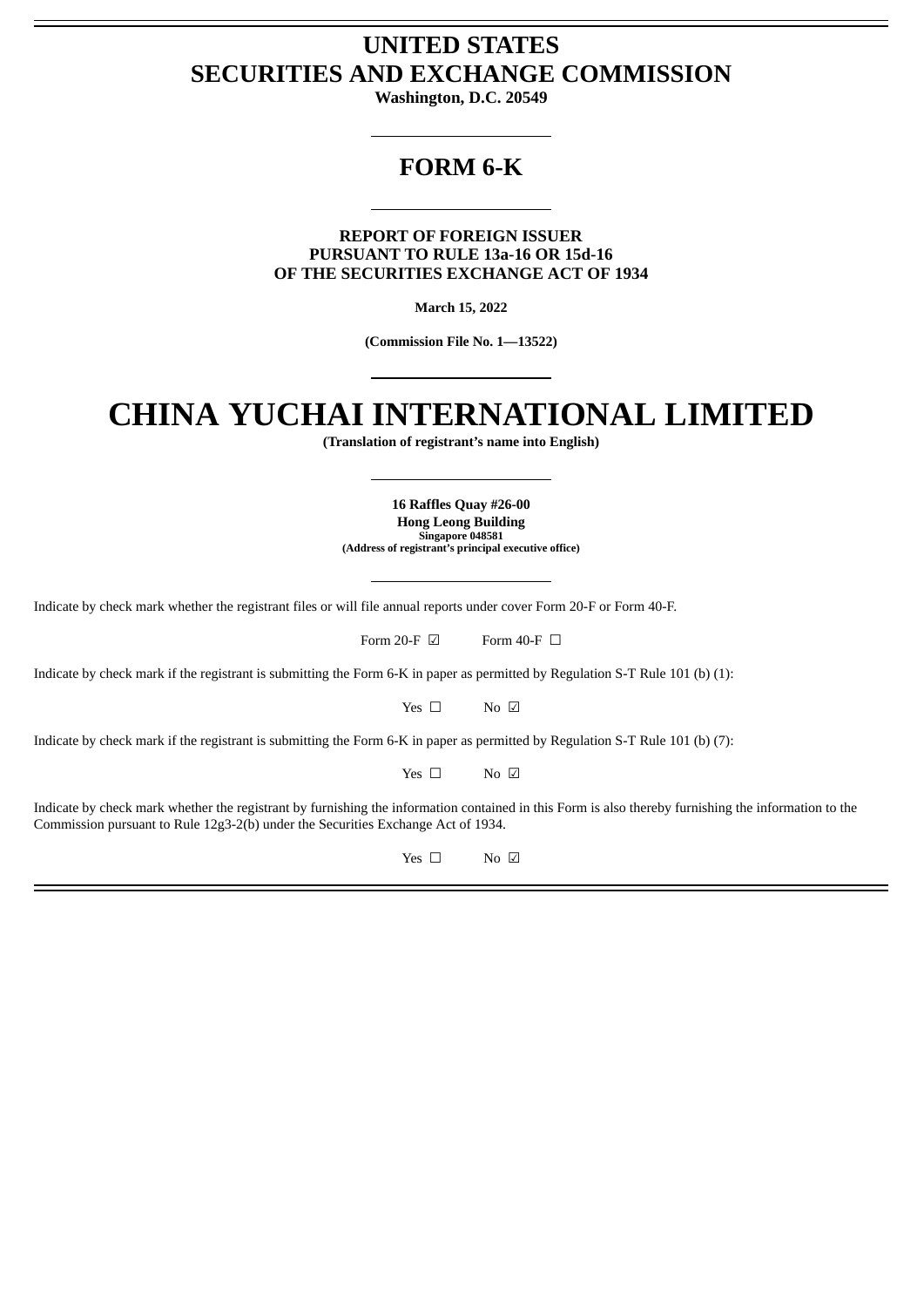# **Exhibit Description**

ł.

99.1 Press Release Dated March 15, 2022 - China Yuchai [Incorporates](#page-3-0) Joint Venture Subsidiary Developing Fuel Cell Powertrain Systems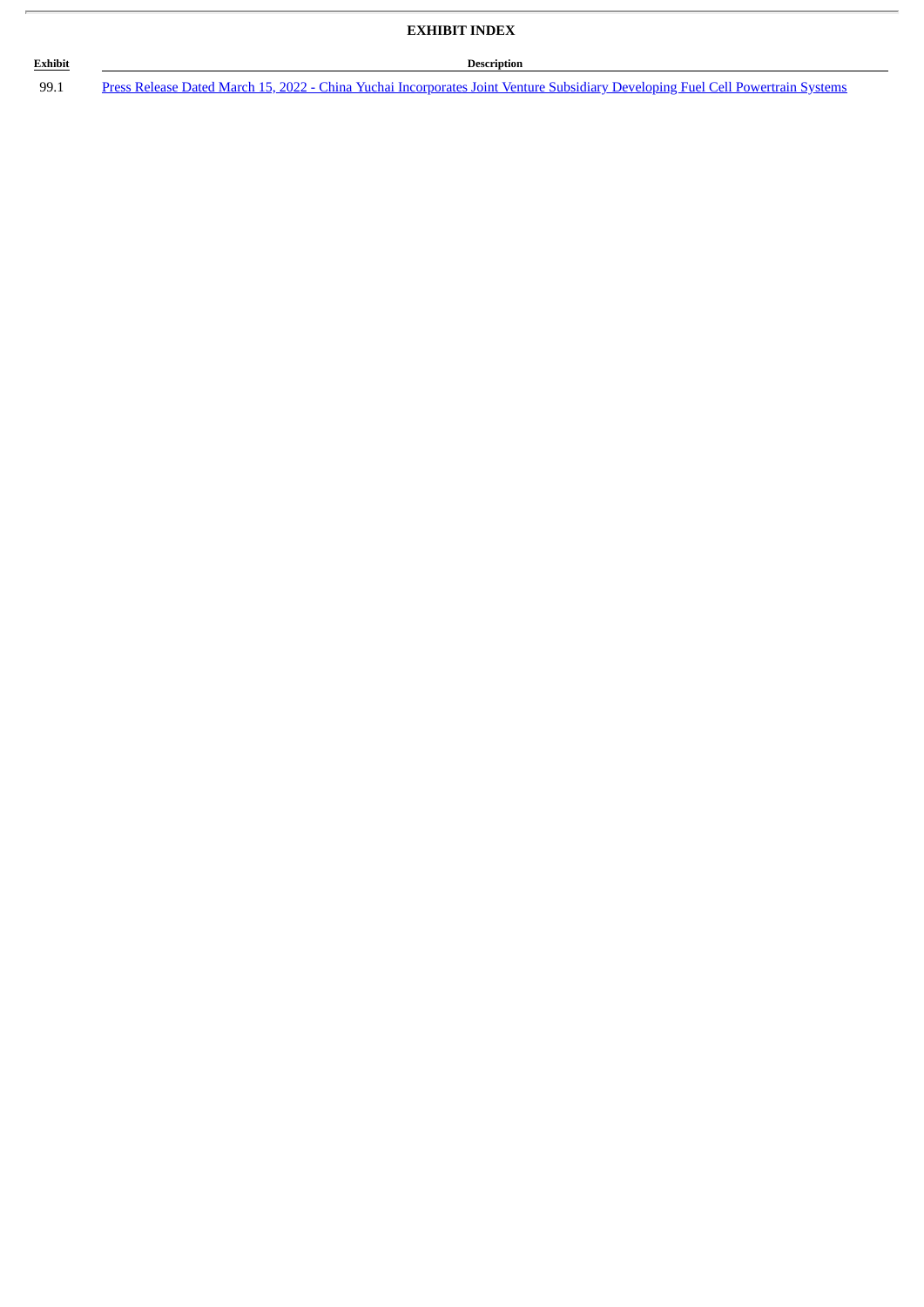# **SIGNATURES**

Pursuant to the requirements of the Securities Exchange Act of 1934, the registrant has duly caused this report to be signed on its behalf by the undersigned, thereto duly authorized.

> China Yuchai International Limited (Registrant)

By: /s/ Weng Ming Hoh

Name: Weng Ming Hoh Title: President/Director

Date: March 15, 2022